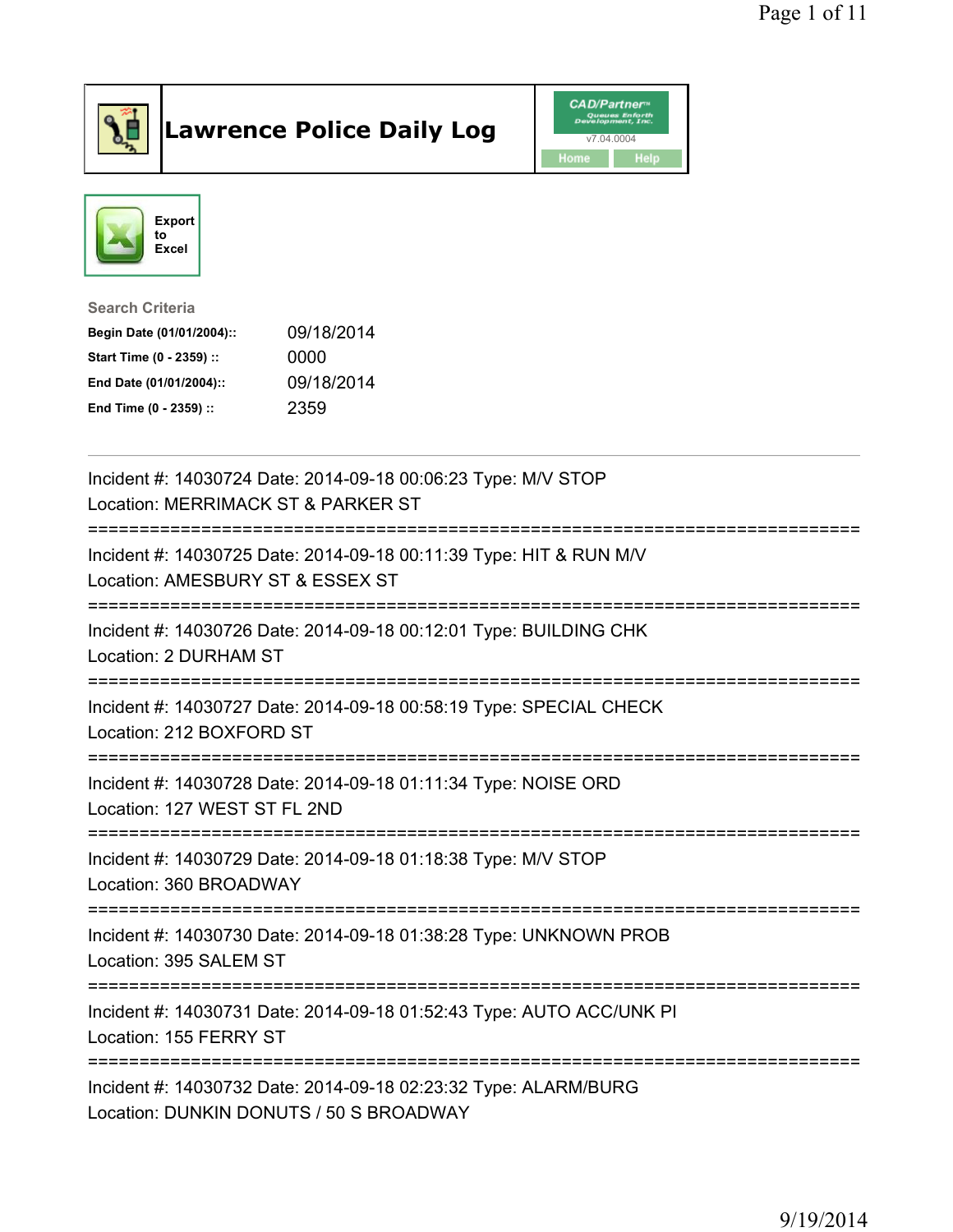| Incident #: 14030733 Date: 2014-09-18 02:34:07 Type: UNKNOWN PROB<br>Location: 10 HIGHGATE ST                                                  |
|------------------------------------------------------------------------------------------------------------------------------------------------|
| Incident #: 14030734 Date: 2014-09-18 02:45:03 Type: B&E/PAST<br>Location: 333 HOWARD ST #9<br>=========================                       |
| Incident #: 14030735 Date: 2014-09-18 02:48:46 Type: SHOTS FIRED<br>Location: DARTMOUTH ST & HAVERHILL ST                                      |
| Incident #: 14030736 Date: 2014-09-18 05:07:26 Type: M/V STOP<br><b>Location: CENTRAL BRIDGE</b><br>=======================                    |
| Incident #: 14030737 Date: 2014-09-18 06:21:01 Type: B&E/PROG<br>Location: 8 MASON ST                                                          |
| Incident #: 14030738 Date: 2014-09-18 07:09:53 Type: TOW/REPOSSED<br>Location: 146WZ2 / 522 S UNION ST                                         |
| Incident #: 14030739 Date: 2014-09-18 07:13:14 Type: M/V STOP<br>Location: LEBANON ST & WHITE ST<br>=================================          |
| Incident #: 14030740 Date: 2014-09-18 07:16:19 Type: M/V STOP<br>Location: LOWELL ST & OXFORD ST                                               |
| Incident #: 14030741 Date: 2014-09-18 07:23:13 Type: M/V STOP<br>Location: NEWBURY ST & ORCHARD ST                                             |
| Incident #: 14030742 Date: 2014-09-18 07:25:35 Type: M/V STOP<br>Location: BROADWAY & HAVERHILL ST                                             |
| Incident #: 14030743 Date: 2014-09-18 07:27:02 Type: M/V STOP<br>Location: E HAVERHILL ST & HAVERHILL ST                                       |
| Incident #: 14030744 Date: 2014-09-18 07:29:59 Type: AUTO ACC/NO PI<br>Location: FROST SCHOOL / 33 HAMLET ST                                   |
| ;===================================<br>Incident #: 14030745 Date: 2014-09-18 07:31:38 Type: MEDIC SUPPORT<br>Location: 25 SPRINGFIELD ST FL 1 |
| Incident #: 14030746 Date: 2014-09-18 07:33:14 Type: M/V STOP                                                                                  |

Location: C BROADWAY & CLIATTUCK CT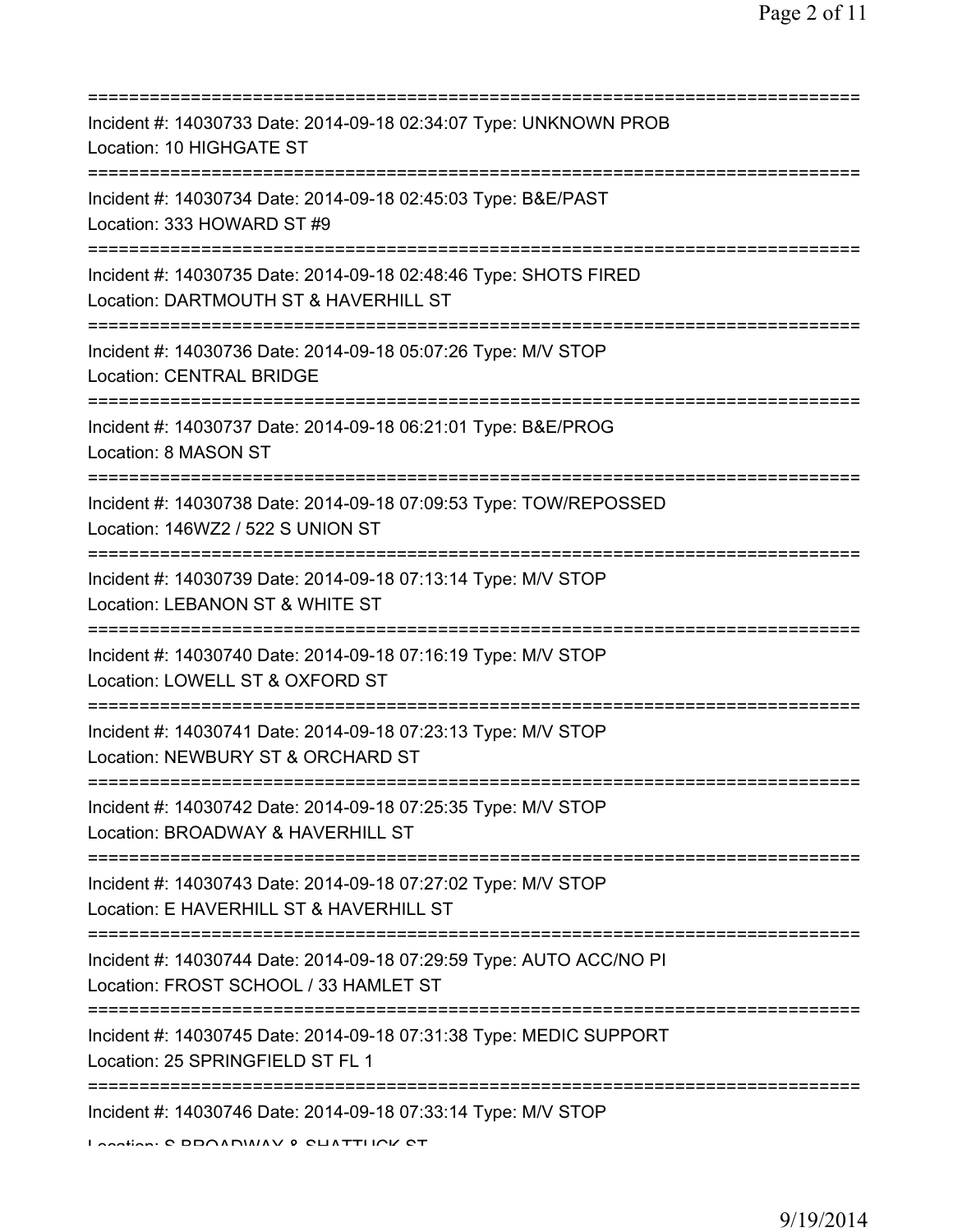| Incident #: 14030747 Date: 2014-09-18 07:53:05 Type: M/V STOP<br>Location: S BROADWAY & SHATTUCK ST<br>===============================            |
|---------------------------------------------------------------------------------------------------------------------------------------------------|
| Incident #: 14030748 Date: 2014-09-18 07:57:55 Type: ALARM/BURG<br>Location: 241 BRUCE ST #1                                                      |
| Incident #: 14030749 Date: 2014-09-18 08:02:39 Type: M/V STOP<br>Location: 236 S UNION ST                                                         |
| Incident #: 14030751 Date: 2014-09-18 08:04:13 Type: M/V STOP<br>Location: 50 FRANKLIN ST<br>=====================================                |
| Incident #: 14030750 Date: 2014-09-18 08:04:14 Type: M/V STOP<br>Location: AMESBURY ST & HAVERHILL ST<br>=====================================    |
| Incident #: 14030752 Date: 2014-09-18 08:07:16 Type: INVESTIGATION<br>Location: 90 LOWELL ST                                                      |
| Incident #: 14030753 Date: 2014-09-18 08:13:55 Type: M/V STOP<br>Location: 112 SALEM ST                                                           |
| Incident #: 14030755 Date: 2014-09-18 08:19:14 Type: RECOV/STOL/MV<br>Location: 90 WILLIAM ST                                                     |
| Incident #: 14030754 Date: 2014-09-18 08:19:28 Type: M/V STOP<br>Location: DUNKIN DONUTS / 99 WINTHROP AV                                         |
| Incident #: 14030756 Date: 2014-09-18 08:20:59 Type: INVEST CONT<br>Location: 32 LAWRENCE ST                                                      |
| Incident #: 14030757 Date: 2014-09-18 08:25:07 Type: WARRANT SERVE<br>Location: FRANKLIN ST & TREMONT ST<br>===================================== |
| Incident #: 14030758 Date: 2014-09-18 08:29:59 Type: M/V STOP<br>Location: DUNKIN DONUTS / 99 WINTHROP AV                                         |
| Incident #: 14030759 Date: 2014-09-18 08:46:14 Type: SUS PERS/MV<br>Location: ARLINGTON SCHOOL / 150 ARLINGTON ST                                 |
| Incident #: 14030762 Date: 2014-09-18 08:48:53 Type: INVESTIGATION                                                                                |

 $L = \Omega$  TEWSSEN IN  $\Omega$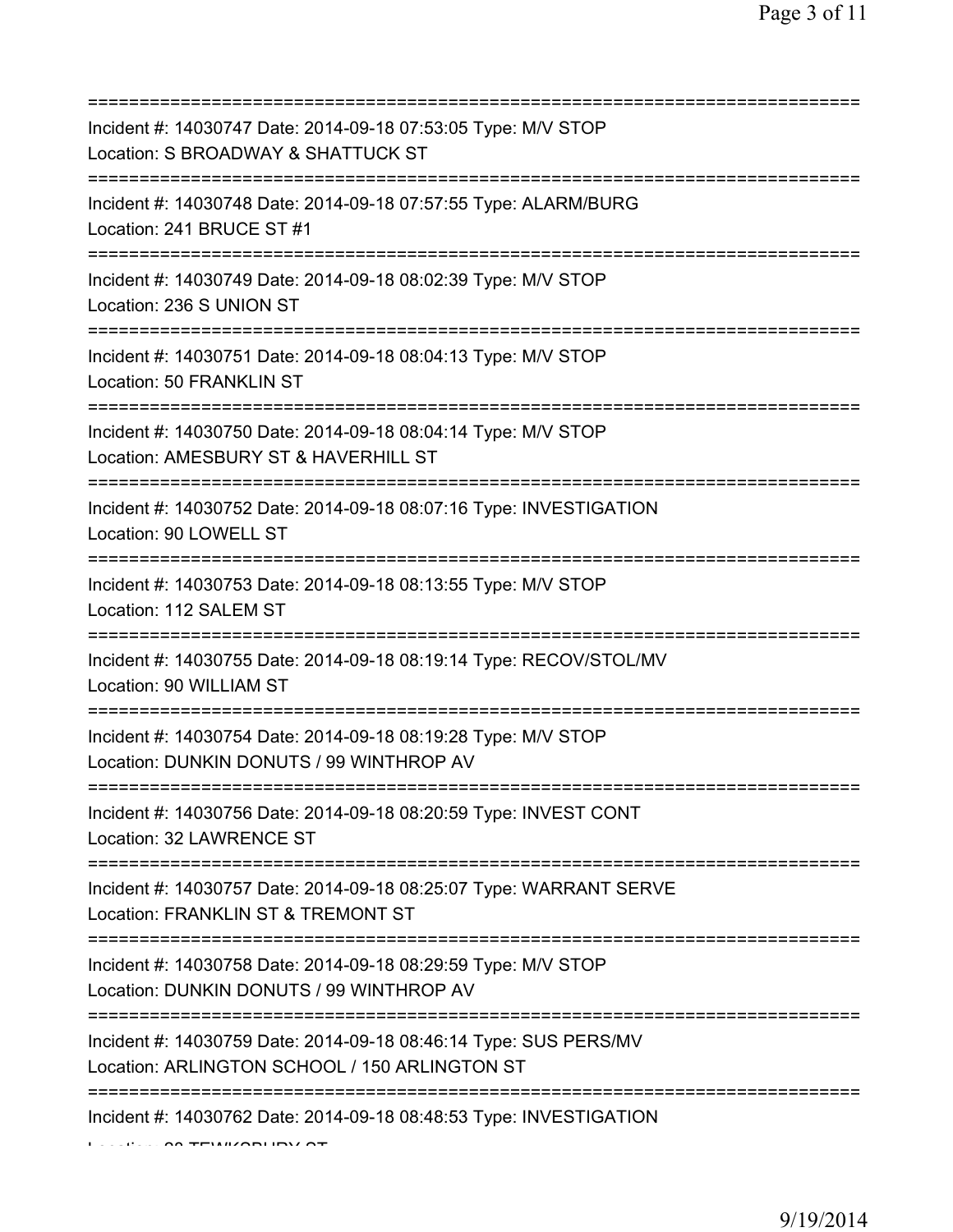=========================================================================== Incident #: 14030760 Date: 2014-09-18 08:48:56 Type: IDENTITY THEFT Location: 238 SALEM ST =========================================================================== Incident #: 14030761 Date: 2014-09-18 08:49:51 Type: WOMAN DOWN Location: 350 HAVERHILL ST =========================================================================== Incident #: 14030763 Date: 2014-09-18 08:58:37 Type: AUTO ACC/NO PI Location: GENERAL ST =========================================================================== Incident #: 14030764 Date: 2014-09-18 09:16:57 Type: MISSING PERS Location: 70 N PARISH RD =========================================================================== Incident #: 14030765 Date: 2014-09-18 09:23:42 Type: ALARMS Location: 16 OHIO AV =========================================================================== Incident #: 14030766 Date: 2014-09-18 09:41:58 Type: B&E FOLLOW UP Location: 42 E HAVERHILL ST =========================================================================== Incident #: 14030767 Date: 2014-09-18 09:50:01 Type: MEDIC SUPPORT Location: 362 ESSEX ST #307 =========================================================================== Incident #: 14030768 Date: 2014-09-18 10:07:41 Type: ALARMS Location: 4 THOMAS RD =========================================================================== Incident #: 14030769 Date: 2014-09-18 10:18:33 Type: B&E FOLLOW UP Location: 48 E HAVERHILL ST =========================================================================== Incident #: 14030770 Date: 2014-09-18 10:22:43 Type: ANIMAL COMPL Location: 15/17 FERRY ST =========================================================================== Incident #: 14030771 Date: 2014-09-18 10:47:47 Type: M/V STOP Location: ESSEX ST & LAWRENCE ST =========================================================================== Incident #: 14030773 Date: 2014-09-18 10:48:43 Type: GENERAL SERV Location: 33 BROOK ST =========================================================================== Incident #: 14030772 Date: 2014-09-18 10:59:24 Type: M/V STOP Location: ESSEX ST & JACKSON ST =========================================================================== Incident #: 14030774 Date: 2014-09-18 11:09:08 Type: M/V STOP

Location: COMMON ST & NEWBURY ST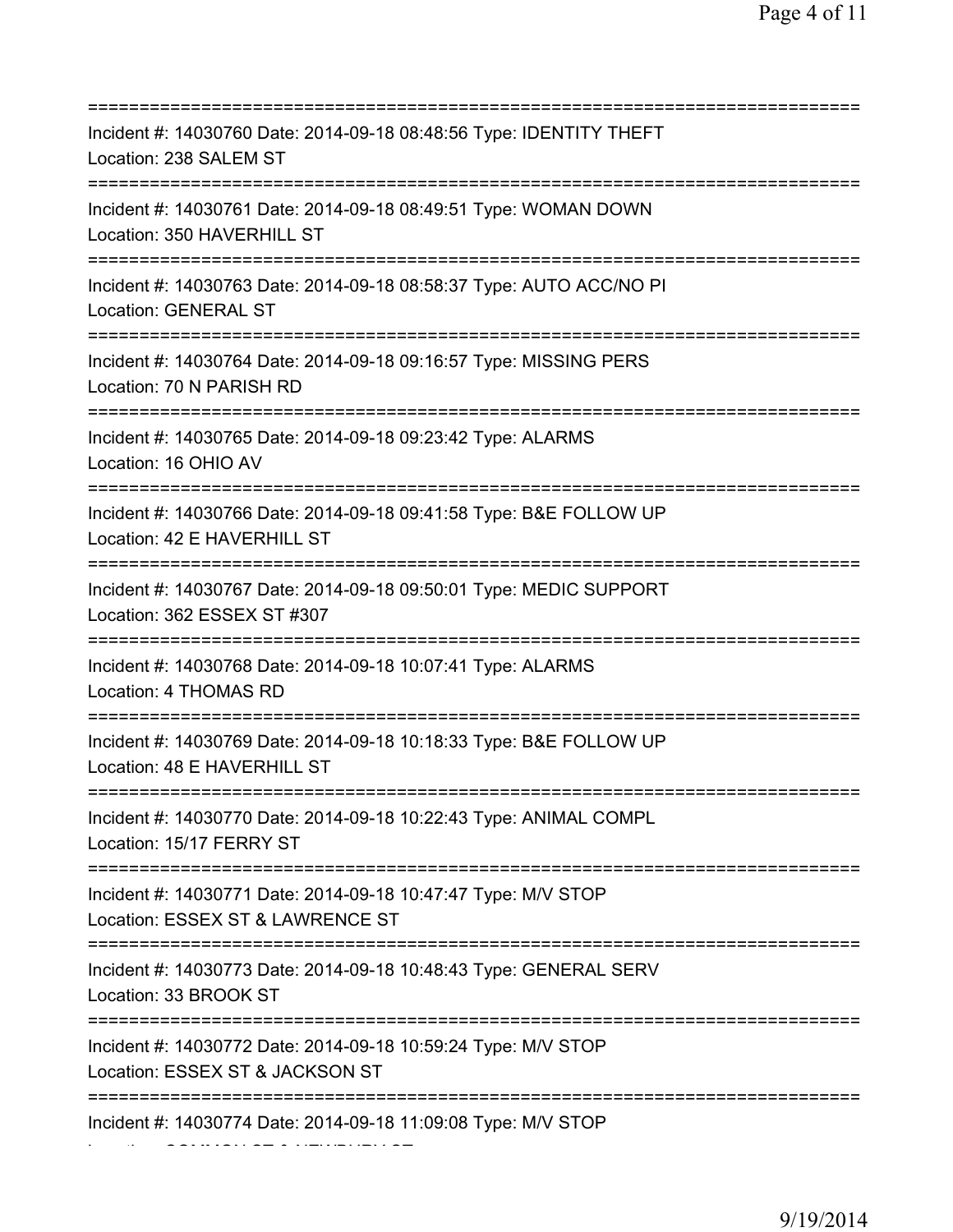| Incident #: 14030775 Date: 2014-09-18 11:14:21 Type: TOW/REC/STOL<br>Location: PARK ST & SAUNDERS ST                                                           |
|----------------------------------------------------------------------------------------------------------------------------------------------------------------|
| :=========================<br>------------------------------------<br>Incident #: 14030776 Date: 2014-09-18 11:18:49 Type: ALARMS<br>Location: 241 BRUCE ST #1 |
| Incident #: 14030777 Date: 2014-09-18 11:23:54 Type: M/V STOP<br>Location: S UNION ST & SALEM ST                                                               |
| Incident #: 14030778 Date: 2014-09-18 11:25:55 Type: M/V STOP<br>Location: COMMON ST & UNION ST                                                                |
| Incident #: 14030779 Date: 2014-09-18 11:27:50 Type: TOW OF M/V<br>Location: CUSTER ST & PROSPECT ST                                                           |
| Incident #: 14030780 Date: 2014-09-18 11:29:13 Type: SUS PERS/MV<br>Location: 99 BRADFORD ST                                                                   |
| Incident #: 14030781 Date: 2014-09-18 11:34:56 Type: M/V STOP<br>Location: COMMON ST & JACKSON ST                                                              |
| Incident #: 14030783 Date: 2014-09-18 11:37:08 Type: ALARMS<br>Location: 45 BROADWAY                                                                           |
| Incident #: 14030782 Date: 2014-09-18 11:39:51 Type: M/V STOP<br>Location: 16 SARGENT ST                                                                       |
| Incident #: 14030785 Date: 2014-09-18 11:47:08 Type: DOMESTIC/PROG<br>Location: 9 EXCHANGE ST FL 1                                                             |
| Incident #: 14030784 Date: 2014-09-18 11:48:31 Type: M/V STOP<br>Location: POST OFFICE / 431 COMMON ST<br>-------------------------------                      |
| Incident #: 14030787 Date: 2014-09-18 11:58:05 Type: RECOV/STOL/MV<br>Location: 270 E HAVERHILL ST                                                             |
| Incident #: 14030786 Date: 2014-09-18 11:58:31 Type: PARK & WALK<br>Location: ESSEX ST & UNION ST                                                              |
| Incident #: 14030788 Date: 2014-09-18 12:04:43 Type: M/V STOP                                                                                                  |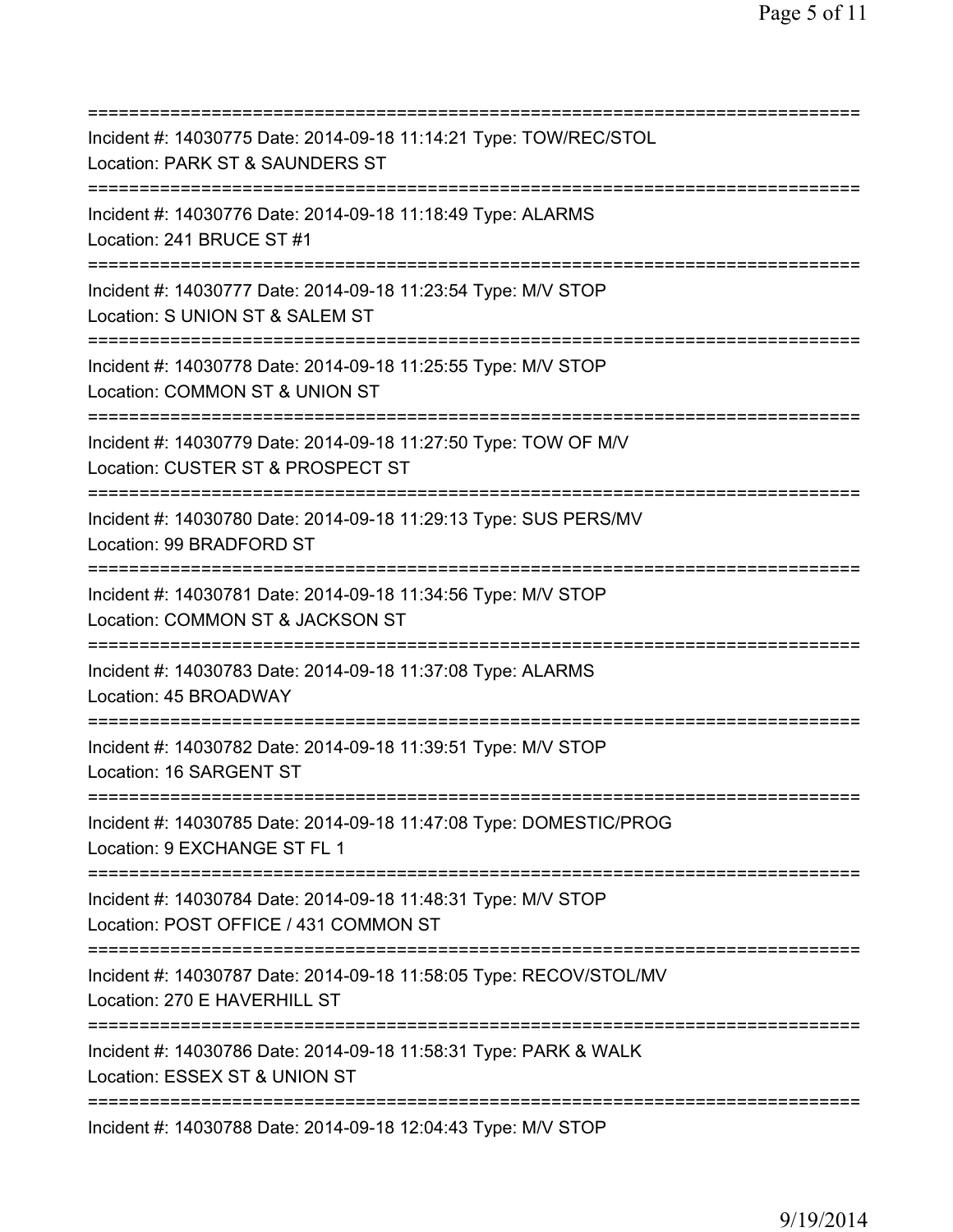=========================================================================== Incident #: 14030789 Date: 2014-09-18 12:06:01 Type: ALARM/BURG Location: 83 BUNKERHILL ST =========================================================================== Incident #: 14030790 Date: 2014-09-18 12:09:37 Type: M/V STOP Location: 297 HOWARD ST =========================================================================== Incident #: 14030791 Date: 2014-09-18 12:14:18 Type: THREATS Location: 64 BUTLER ST =========================================================================== Incident #: 14030792 Date: 2014-09-18 12:19:08 Type: ALARMS Location: 58 SAUNDERS ST =========================================================================== Incident #: 14030793 Date: 2014-09-18 12:25:56 Type: A&B PAST Location: 15 UNION ST =========================================================================== Incident #: 14030794 Date: 2014-09-18 12:27:45 Type: WARRANT SERVE Location: 229 BRUCE ST =========================================================================== Incident #: 14030795 Date: 2014-09-18 12:34:12 Type: NOTIFICATION Location: 79 ABBOTT ST =========================================================================== Incident #: 14030796 Date: 2014-09-18 12:36:58 Type: TOW OF M/V Location: 71 BASSWOOD ST =========================================================================== Incident #: 14030797 Date: 2014-09-18 13:33:25 Type: WARRANT SERVE Location: 1 GENERAL ST =========================================================================== Incident #: 14030798 Date: 2014-09-18 13:42:05 Type: SERVE 209A Location: 428 HAMPSHIRE ST #ST =========================================================================== Incident #: 14030799 Date: 2014-09-18 13:43:14 Type: MEDIC SUPPORT Location: 161 MYRTLE ST FL 1 =========================================================================== Incident #: 14030800 Date: 2014-09-18 13:46:35 Type: LOST PROPERTY Location: 18 FRANKLIN ST #B613 =========================================================================== Incident #: 14030801 Date: 2014-09-18 13:54:04 Type: AUTO ACC/UNK PI Location: 183 HAVERHILL ST =========================================================================== Incident #: 14030802 Date: 2014-09-18 14:03:33 Type: ALARMS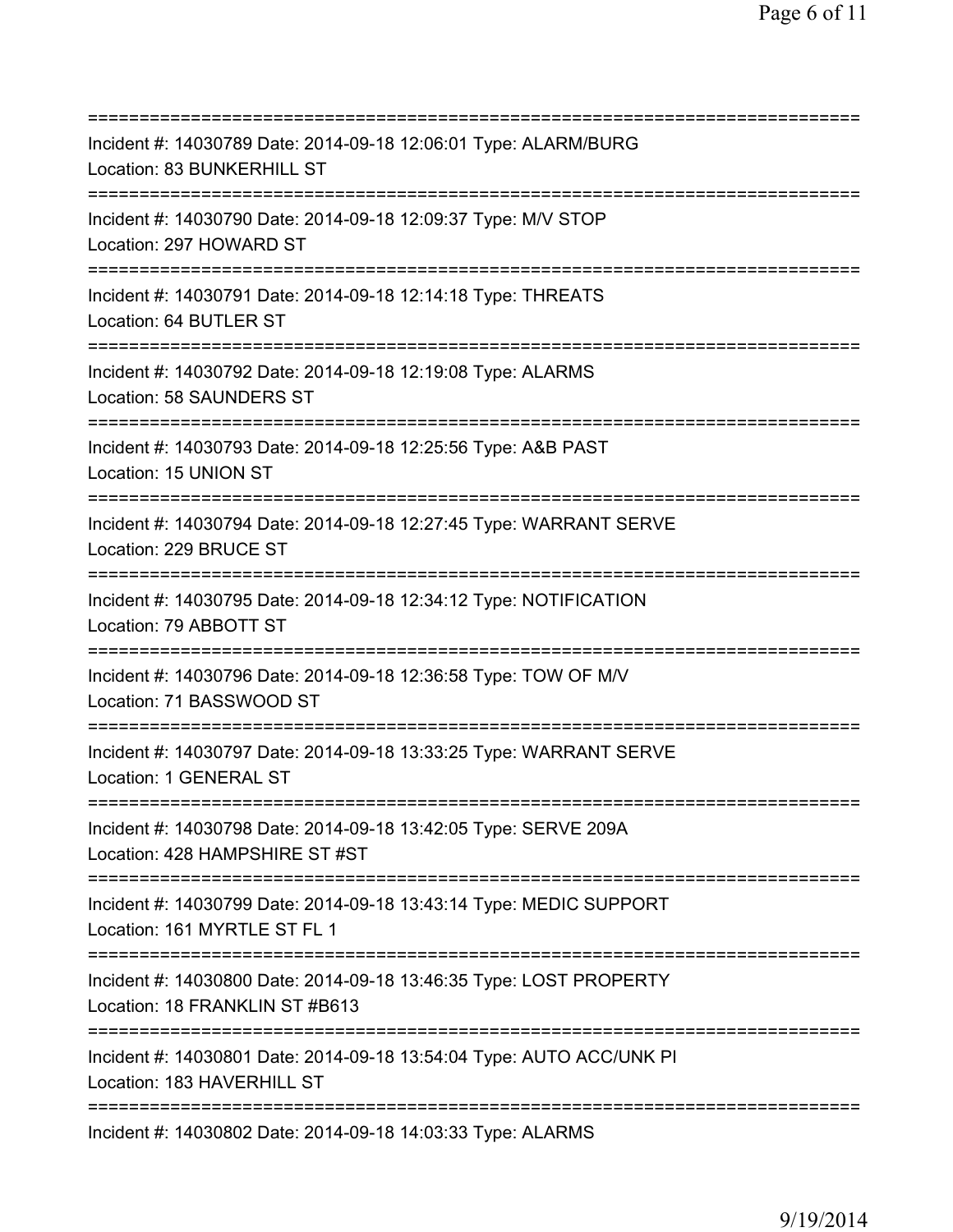| Location: AMES ST                                                                                                         |  |
|---------------------------------------------------------------------------------------------------------------------------|--|
| Incident #: 14030803 Date: 2014-09-18 14:20:38 Type: M/V STOP<br>Location: 15 PORTLAND ST                                 |  |
| Incident #: 14030804 Date: 2014-09-18 14:32:59 Type: AUTO ACC/NO PI<br>Location: 211 MERRIMACK ST                         |  |
| Incident #: 14030805 Date: 2014-09-18 14:34:24 Type: B&E/MV/PROG<br>Location: 550 BROADWAY                                |  |
| Incident #: 14030806 Date: 2014-09-18 14:38:13 Type: M/V STOP<br>Location: BROADWAY & LOWELL ST                           |  |
| :=========================<br>Incident #: 14030807 Date: 2014-09-18 14:39:49 Type: MISSING PERS<br>Location: 80 BAILEY ST |  |
| Incident #: 14030808 Date: 2014-09-18 14:40:24 Type: DOMESTIC/PAST<br>Location: 17 CAMBRIDGE ST                           |  |
| Incident #: 14030809 Date: 2014-09-18 14:52:35 Type: SUS PERS/MV<br>Location: 34 WILLIAM ST                               |  |
| Incident #: 14030810 Date: 2014-09-18 15:11:38 Type: MISSING PERS<br>Location: 150 ARLINGTON ST                           |  |
| Incident #: 14030811 Date: 2014-09-18 15:26:05 Type: MISSING PERS<br>Location: 112 BUNKERHILL ST                          |  |
| Incident #: 14030812 Date: 2014-09-18 15:38:53 Type: ROBBERY PAST<br>Location: 1 GENERAL ST                               |  |
| Incident #: 14030813 Date: 2014-09-18 16:02:08 Type: DRUG VIO<br>Location: 98 BRADFORD ST                                 |  |
| Incident #: 14030816 Date: 2014-09-18 16:02:37 Type: LARCENY/PAST<br>Location: 17 WYMAN ST                                |  |
| Incident #: 14030814 Date: 2014-09-18 16:03:41 Type: M/V STOP<br>Location: ESSEX ST & LAWRENCE ST                         |  |
| Incident #: 4.409004E Deta: 2044 00.40.42:07:EA Tune: AI ADMO                                                             |  |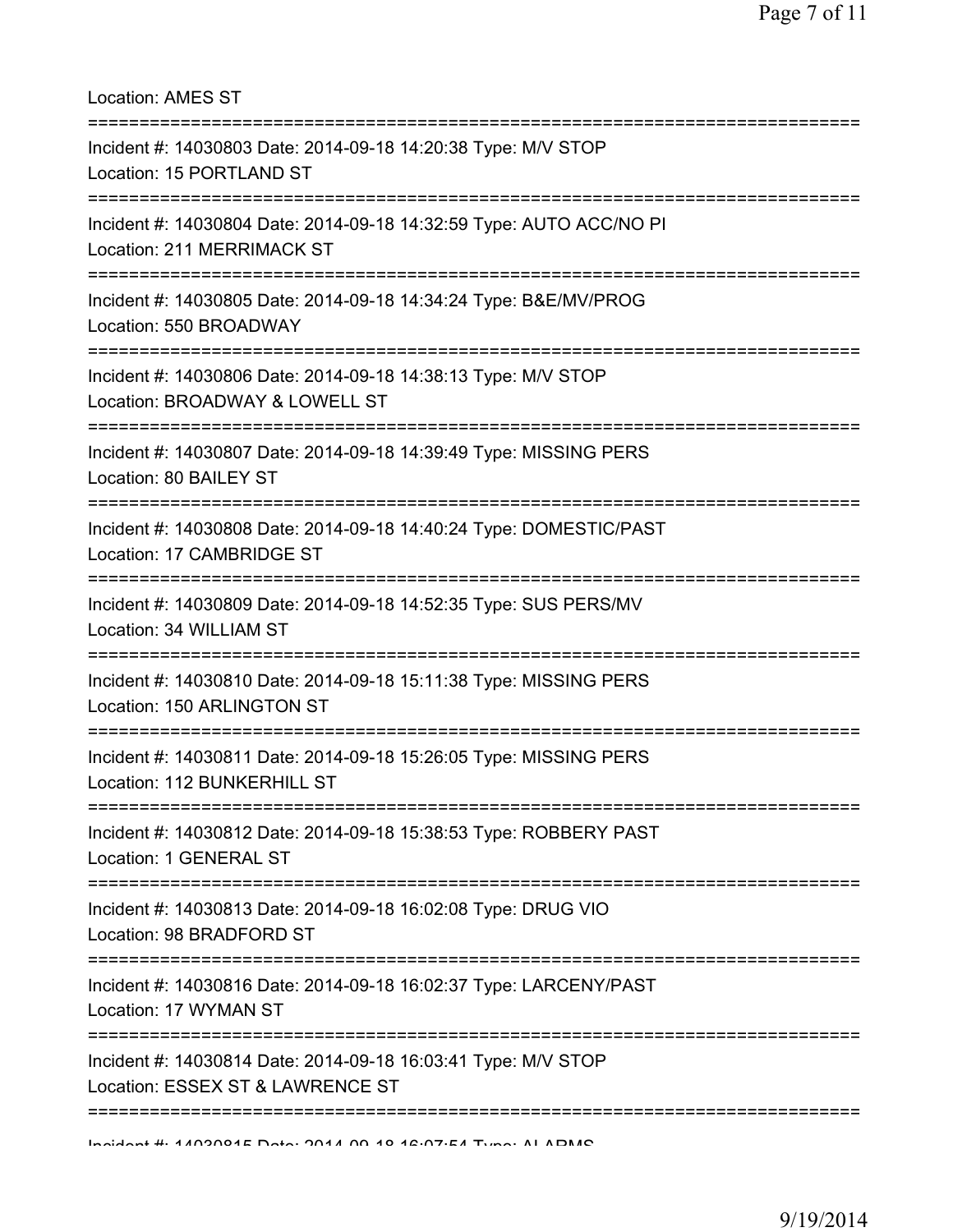Location: 250 CANAL ST

| Incident #: 14030817 Date: 2014-09-18 16:13:16 Type: TOW OF M/V<br>Location: 20 SARATOGA ST                                          |
|--------------------------------------------------------------------------------------------------------------------------------------|
| Incident #: 14030818 Date: 2014-09-18 16:19:12 Type: MAL DAMAGE<br>Location: 19/21 SPRINGFIELD ST                                    |
| Incident #: 14030819 Date: 2014-09-18 16:41:10 Type: SUS PERS/MV<br>Location: 98 BRADFORD ST                                         |
| Incident #: 14030820 Date: 2014-09-18 16:41:54 Type: TOW OF M/V<br>Location: 34 HAVERHILL ST<br>------------------------------------ |
| Incident #: 14030821 Date: 2014-09-18 17:01:57 Type: MEDIC SUPPORT<br>Location: 23 DURANT ST                                         |
| Incident #: 14030822 Date: 2014-09-18 17:03:04 Type: INVEST CONT<br>Location: 115 NEWBURY ST                                         |
| Incident #: 14030823 Date: 2014-09-18 17:27:36 Type: SUS PERS/MV<br>Location: S UNION ST & SALEM ST                                  |
| Incident #: 14030824 Date: 2014-09-18 17:29:42 Type: ALARM/BURG<br>Location: VINCENT RESIDENCE / 105 HANCOCK ST                      |
| Incident #: 14030825 Date: 2014-09-18 17:37:15 Type: HIT & RUN M/V<br>Location: MANCHESTER ST & MAY ST                               |
| Incident #: 14030826 Date: 2014-09-18 17:44:35 Type: CK WELL BEING<br>Location: 80 BAILEY ST                                         |
| Incident #: 14030827 Date: 2014-09-18 17:49:03 Type: M/V STOP<br>Location: HAFFNER'S GAS STATION / 69 PARKER ST                      |
| Incident #: 14030828 Date: 2014-09-18 17:57:33 Type: M/V STOP<br>Location: FALLS BRIDGE / null                                       |
| Incident #: 14030829 Date: 2014-09-18 17:59:05 Type: MV/BLOCKING<br>Location: 91 BUTLER ST                                           |
|                                                                                                                                      |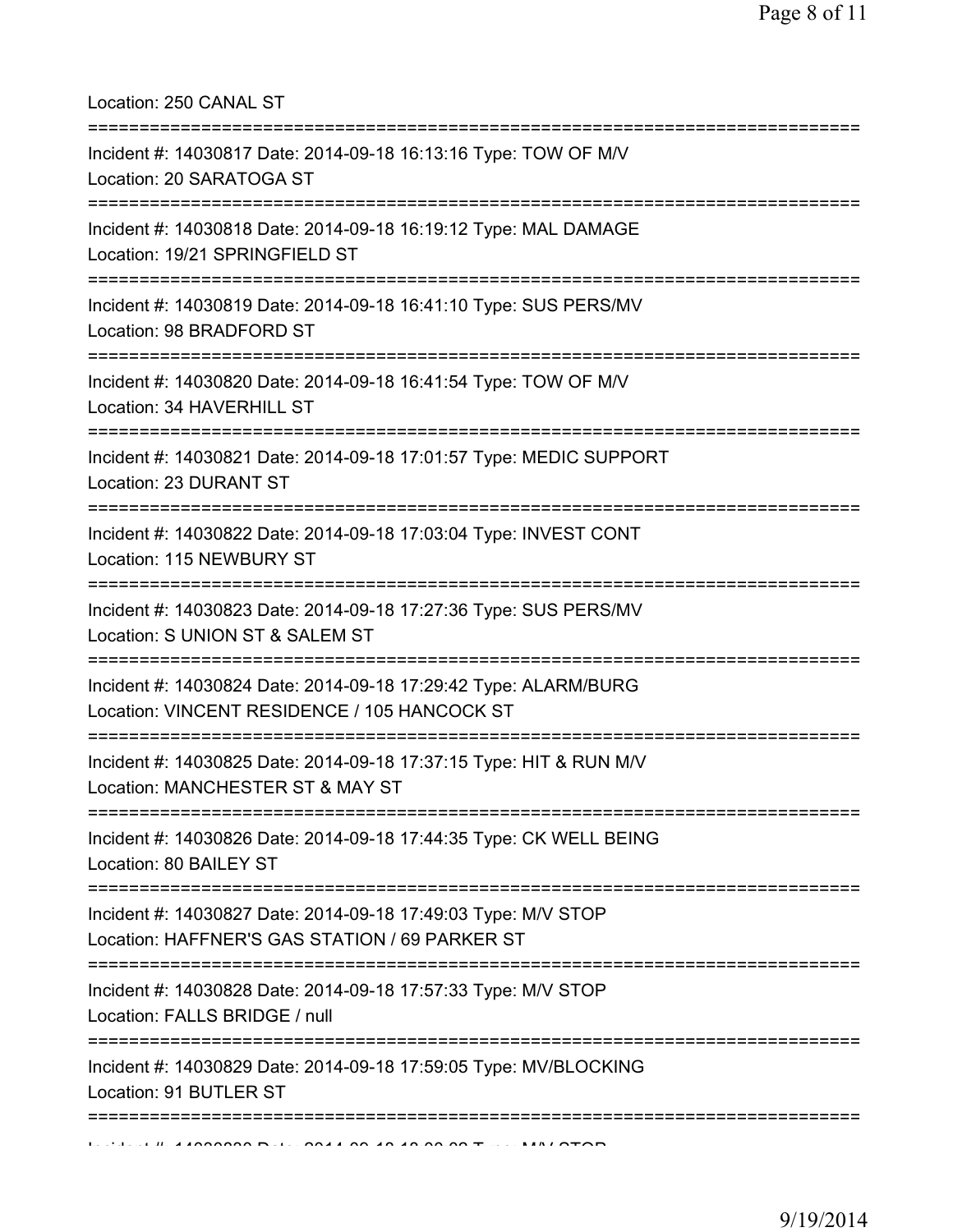Location: 237 BROADWAY =========================================================================== Incident #: 14030831 Date: 2014-09-18 18:01:05 Type: 911 HANG UP Location: 23 DOYLE ST =========================================================================== Incident #: 14030832 Date: 2014-09-18 18:21:07 Type: M/V STOP Location: CARVER ST & SALEM ST =========================================================================== Incident #: 14030833 Date: 2014-09-18 18:23:02 Type: SUS PERS/MV Location: 24 ORCHARD ST =========================================================================== Incident #: 14030834 Date: 2014-09-18 18:26:51 Type: M/V STOP Location: LEBANON ST & WHITE ST =========================================================================== Incident #: 14030835 Date: 2014-09-18 18:30:51 Type: LARCENY/PAST Location: GULF / 233 WINTHROP AV =========================================================================== Incident #: 14030836 Date: 2014-09-18 18:33:14 Type: SUS PERS/MV Location: 18 TOWER HILL ST =========================================================================== Incident #: 14030837 Date: 2014-09-18 18:37:31 Type: FIGHT Location: LAWRENCE HIGH SCHOOL / 71 N PARISH RD =========================================================================== Incident #: 14030838 Date: 2014-09-18 18:43:07 Type: MEDIC SUPPORT Location: 68 EUTAW ST FL 2 =========================================================================== Incident #: 14030839 Date: 2014-09-18 18:51:28 Type: MEDIC SUPPORT Location: PARK / WEST ST =========================================================================== Incident #: 14030840 Date: 2014-09-18 19:02:12 Type: MISSING PERS Location: 595 HAVERHILL ST =========================================================================== Incident #: 14030841 Date: 2014-09-18 19:10:16 Type: INVEST CONT Location: 88 MARGIN ST =========================================================================== Incident #: 14030842 Date: 2014-09-18 19:31:03 Type: MV/BLOCKING Location: 36 TENNEY ST =========================================================================== Incident #: 14030843 Date: 2014-09-18 19:33:00 Type: AUTO ACC/NO PI Location: BROADWAY LIQUORS / 434 BROADWAY =========================================================================== Incident #: 14030844 Date: 2014 09 18 19:47:38 Type: MV/BLOCKING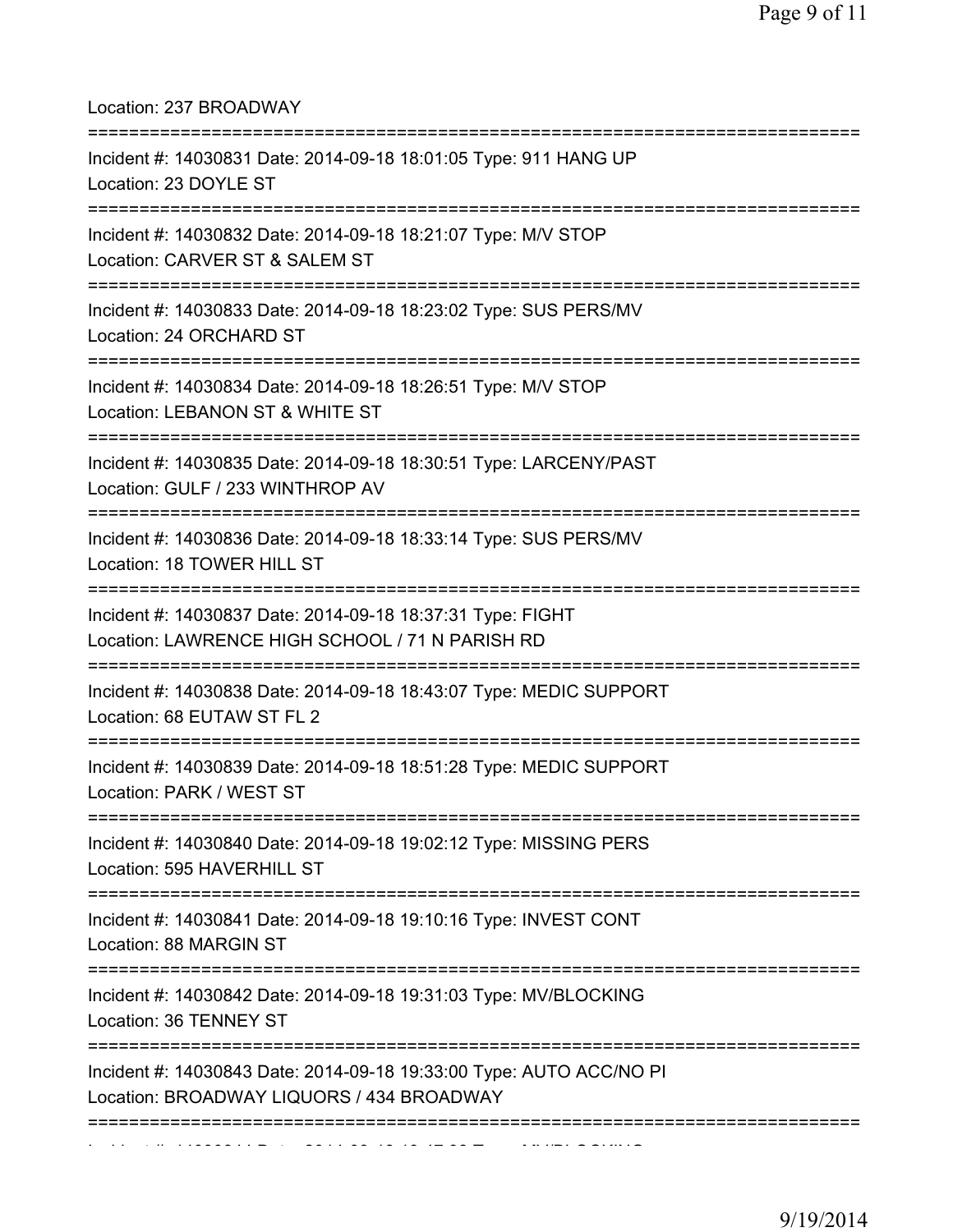Location: 35 SANBORN ST

| Incident #: 14030845 Date: 2014-09-18 20:10:24 Type: ASSSIT AMBULANC<br>Location: 12 METHUEN ST FL 2                                             |
|--------------------------------------------------------------------------------------------------------------------------------------------------|
| Incident #: 14030846 Date: 2014-09-18 20:34:48 Type: MEDIC SUPPORT<br>Location: MCDONALDS / 50 BROADWAY<br>===================================== |
| Incident #: 14030847 Date: 2014-09-18 20:50:58 Type: UNKNOWN PROB<br>Location: 37 TEXAS AV FL 2                                                  |
| Incident #: 14030848 Date: 2014-09-18 21:08:37 Type: CK WELL BEING<br>Location: 108 WALNUT ST FL 1ST                                             |
| Incident #: 14030849 Date: 2014-09-18 21:20:06 Type: SUS PERS/MV<br>Location: MEDFORD ST                                                         |
| Incident #: 14030850 Date: 2014-09-18 21:21:44 Type: M/V STOP<br>Location: BROADWAY & PARK ST                                                    |
| Incident #: 14030851 Date: 2014-09-18 21:40:20 Type: M/V STOP<br>Location: CAMBRIDGE ST & WINTHROP AV                                            |
| Incident #: 14030852 Date: 2014-09-18 21:42:04 Type: ROBBERY ARMED<br>Location: RICHDALE / 53 S BROADWAY                                         |
| Incident #: 14030853 Date: 2014-09-18 21:56:57 Type: CARJACKING<br>Location: 700 ESSEX ST                                                        |
| Incident #: 14030854 Date: 2014-09-18 23:08:37 Type: ALARM/BURG<br>Location: OMNI DIGITAL PRINTERS / 92 S BROADWAY                               |
| Incident #: 14030855 Date: 2014-09-18 23:32:00 Type: ALARM/BURG<br>Location: GOMEZ MKT / 294 PROSPECT ST<br>:======================              |
| =========================<br>Incident #: 14030856 Date: 2014-09-18 23:49:15 Type: M/V STOP<br>Location: HAVERHILL ST & PROSPECT ST               |
|                                                                                                                                                  |

399 record(s)